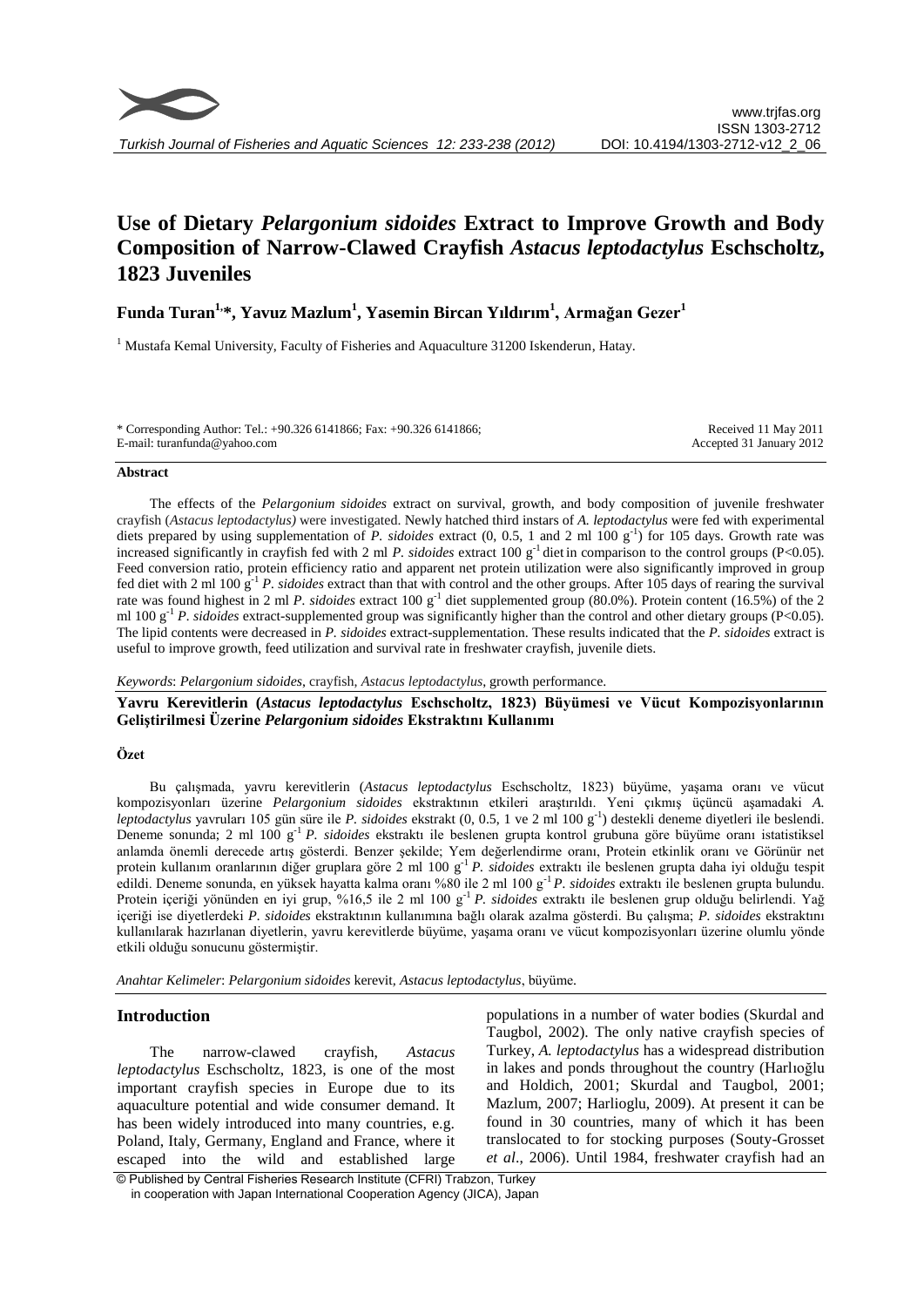important role as an export product, but after 1986 crayfish production declined dramatically (from 5000 tones to 200 tones) in most Turkish lakes, because of the crayfish plague (*Aphanomyces astaci*) and through over fishing, pollution and agriculture irrigation (Bolat, 2001; Mazlum, 2007; Harlioglu, 2004). Since the market value of narrow-clawed crayfish in Europe is higher than the one of imported species, it is more profitable to develop the farming of the former (Holdich, 1993). Crayfish farming is also played a significant role in the active protection of native species for restocking programmes. (Carral *et al*., 2003; Smietana *et al*., 2004). Therefore, there is a need to demand for crayfish reproduction under controlled conditions.

Medicinal herbs are efficacious for growth, health management, and for the immune systems of land mammals and humans. They originate mainly from vegetables are popular medicines in eastern Asia and Africa. Such treatment creates synergistic effects on various biological functions and mechanisms (Wu *et al*., 2001; Park *et al*., 2001; Lee *et al*., 2003). One of the most important medicine herbs used in folk medicine by the Southern African native population is *Pelargonium sidoides* extract. The root of Umcka (*Pelargonium sidoides)* is used in traditional medicine to cure infectious respiratory diseases including tuberculosis (Haidvogl *et al*., 1996). *Pelargonium*  containing phytopharmaceuticals, elaborated from the traditional medicine, is nowadays successfully employed in modern phytotherapy in Europe (Haidvogl *et al*., 1996). Polymeric polyphenols and coumarins have been identified as the principal ingredients (Koch and Biber, 2003). Most of the coumarins contain a methoxy function; functionality that is responsible for their antibacterial activity. Gallic acid and its methyl ester are present in large amounts. These were identified as the prominent immunomodulatory principle for this herbal medicine (Kayser and Kolodziej, 1998). In addition, *P. sidoides* is rich in phytochemical, vitamins, minerals and amino acids that enhance the body's functioning and protects it against diseases (Kolodziej *et al*., 2003).

Some studies have been done in which herbs, as dietary additives, were fed to fish and shrimp. The focus of these studies includes their use as feeding attractants and their effects on growth, survival and immune system activity (Harada, 1991; Kwon *et al*., 1999; Lee *et al*., 2001; Jung *et al*., 2002; Kim *et al*., 2003; Immanuel *et al*., 2004; Lee *et al*., 2004; Ji *et al*., 2007). Medicinal herbs promote lipid metabolism that catabolizes body fatty acids as a main energy expenditure, resulting in efficient protein accumulation and growth performance (Immanuel *et al*., 2004). Also, Gezer (2009) has reported that *Pelargonium sidoides* extract -based diet improves growth and increase the level of protein in common carp. Although previous studies have mostly investigated on effects of herbal extracts on immunity and growth performance, there is a lack of data on the use of *P. sidoides* extract in diets for crayfish growth.

In the present study we intended to ascertain whether *P. sidoides* extract included in the diet enhance the growth performance and survival rate of the narrow-clawed crayfish, juvenile stage under laboratory condition.

## **Materials and Methods**

Forty-two ovigerous female *Astacus leptodactylus* were collected from experimental ponds at Eğirdir Fisheries Research Institute located in Eğirdir, Isparta, Turkey, on three occasions, all on 1 May 2007. After each collection, the crayfish were immediately packed in insulated live-fish shipping boxes and shipped by bus to Iskenderun, Turkey, where they were transported by car to the Aquaculture Research Facilities at Mustafa Kemal University where spawning took place, survival at arrival was 95.2%.

Prior to experimental use, the crayfish were kept in circular fiberglass tanks provided with shelter (e.g., onion sacks and pieces of polyvinylchloride pipe), and well-aerated water was used in the flow-through system. The animals were fed commercial carp diet to develop and shed eggs. Hatched larvae were reared until the third-instar stage (young-of-the-year, YOY). Total length (TL) of subsamples of the *A. leptodactylus* third instars was measured to the nearest millimeter, to estimate the size of the starting YOY crayfish.

Newly hatched third instars of *A. leptodactylus* with mean body weight  $42.4 \pm 1$  mg were fed with a commercial carp diet, and stocked into 60 L aquaria at a density of 10 crayfish per aquarium  $(50 \text{ crayfish/m}^2)$ (Mazlum, 2007). Experiment was conducted in aquaria (n=12) with the dimensions of 0.8x0.4x0.25 m (length x width x height; area:  $0.20 \text{ m}^2$ ). Each aquarium was supplied with continues aeration. A static system was used and 20% of the water in each aquarium was changed with 7 days interval. The bottom of each tank was provided with a PVC pipe and shelter.

Carp diets (Aquamak, Turkey: 28% protein, 12% lipid (on wet basis)) were used to prepare experimental diets. *Pelargonium sidoides* extract (UMCA®) was supplied by Dr. Willmar Schwabe GmbHandCo. (Ettlingen, Germany). (UMCA® contents; coumarins, gallic acid, polychemical ingredients). In the preparation of experimental diet, liquid *P. sidoides* extract were mixed with a solid carp diet in which water (450 mL kg-1) were added and pelletized through a food grinder with a 2 –mm diameter die plate. These pelleted diets were dried in the open air for 24 hours. The dry pellets were placed in covered plastic containers and stored in a refrigerator at +5°C (Lee *et al*., 2004). Three different dosages of *P. sidoides* extract (0.5, 1, 2 ml extract 100g-1diet) were used in the experiment. The control diet was also mixed with 450 ml water. The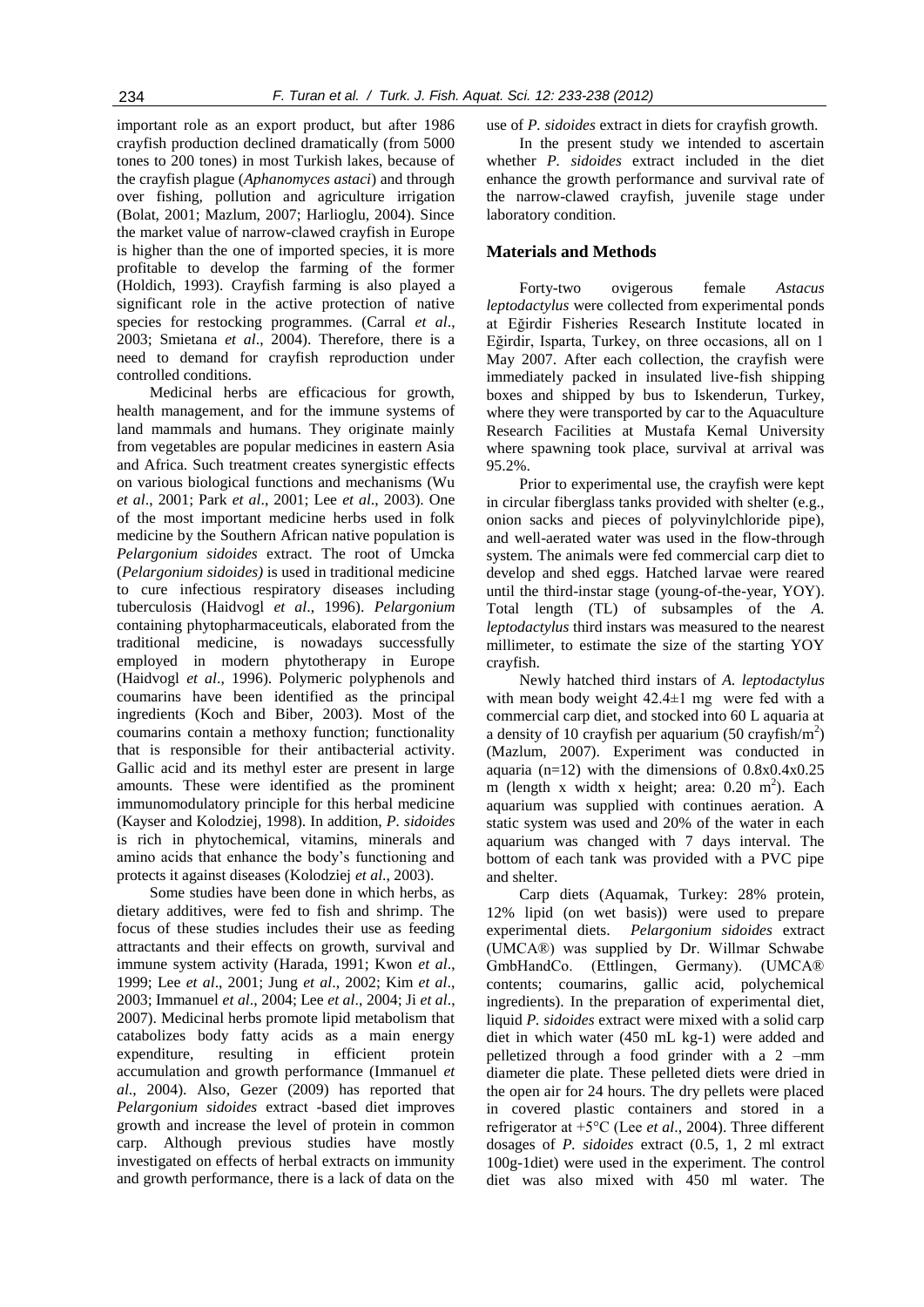extrusions were broken into small pieces and stored in freezer until feeding. Each of the three experimental diets was randomly assigned to triplicate groups. Feed was provided twice a day, at a quantity of 5% of their body weight, and uneaten food was removed before next feeding for 105 days (Mazlum *et al*., 2011). The amounts of feeds were adjusted according to the crayfish weight calculated for each sampling periods.

Water temperature and oxygen content were measured daily with a thermometer and a model 55 YSI oxygen meter (Yellow Springs Instruments Cy. Ohio), respectively. Water samples were collected for analysis per week: pH was determined with Accumet pH meter (Model 915, Fisher Scientific, Pennsylvania), ammonia nitrogen N-NH<sup>4</sup> (Nessler method) and nitrite nitrogen  $N-NO<sub>2</sub>$  (sulphanil method) were determined colorimetrically on spectrophotometer (UV-160 1 PC, Shimadzu visible). The average water temperature was  $25\pm1.5$  °C, and the oxygen content of the water was 8.5±0.5. At pH 7.8±0.9, the ammonia nitrogen content did not exceed 0.1 mg N-NH $_4$ /l, and nitrite nitrogen was no greater than  $0.04$  mg  $N-NO<sub>2</sub>/l$ . The photoperiod was maintained on a 12-h light: 12-h dark schedule.

After 45, 75 and 105 days all the crayfish were collected and counted. The whole stock was individually weighed to the nearest 0.1 g. weight gain (Watanabe *et al*., 1990), feed conversion ratio (Steffens, 1989), specific growth rate (Clark *et al*., 1990), protein efficiency ratio (Steffens, 1989), apparent net protein utilization (Bender and Miller, 1953) and survival rate (Watanabe *et al.* 1990) were calculated at the end of the experiment. Then, subsample of ten crayfish were pooled and stored at – 20 °C for proximate analysis. Standard methods (AOAC, 1990) as described for the experimental diets were used to determine the initial and final whole body proximate composition.

In the experiment, the variables were tested for normality and homogeneity of variances using the UNIVARIATE procedure. The data were homogenous and showed normal distribution, and all data were subjected to a one-way analysis of variance (ANOVA) to determine if there is a difference in weight gain and body composition among treatments. Duncan test was used to compare the means of the treatments when differences occurred (Norusis, 1993).

#### **Results and Discussion**

The effects of different concentrations of dietary *P. sidoides* extract on growth and survival of juvenile crayfish (*Astacus leptodactylus)* for 105 days are shown in Table 1. After 105 days of rearing the survival rate was highest in 2 ml *P. sidoides* extract 100g-1 diet supplemented group (80.0%) and was lowest in control group (53.3%). Morever, there was no adverse influence of *Pelargonium sidoides* extract on the health status of the crayfish larvae in the present study. During the study, there were not abnornal observation on the behavior and general activities of treated cray fish.

Growth rate and Specific growth rate (SGR) were significantly increased in crayfish fed with *P. sidoides* extract-supplemented diets in comparison to the control groups (P<0.05). Among the *P. sidoides* extract-supplemented groups, the crayfish fed diet with 2 ml 100 g<sup>-1</sup> *P. sidoides* extract exhibited significantly higher than crayfish fed diets with 0.5 and 1 ml 100 g-1 *P. sidoides* extract (Table 1). Feed conversion ratio (FCR), protein efficiency ratio (PER) and apparent net protein utilization (ANPU) were also significantly improved in group fed diet with 2 ml 100 g<sup>-T</sup> *P. sidoides* extract than that with control, 0.5 and 1 ml 100  $g^{-1}$  *P. sidoides* extract groups (P<0.05, Table 1).

The effects of different concentrations of dietary *P. sidoides* extract on the proximate composition of the whole-body juvenile freshwater crayfish (*Astacus leptodactylus)* for 105 days are shown in Table 2. Carcass moisture at the end the rearing trial did not change with dietary *P. sidoides* extract concentrations. Whole- body ash was significantly lower in 2 ml 100 g-1 *P. sidoides* extract group than in

**Table 1.** The effects of different concentrations of dietary *P. sidoides* extract on growth and survival of juvenile freshwater crayfish (*Astacus leptodactylus)* for 105 days\*

| Parameters        |                               | P. sidoides (ml $100g^{-1}$   |                            |                            |  |
|-------------------|-------------------------------|-------------------------------|----------------------------|----------------------------|--|
|                   |                               | 0.5                           |                            |                            |  |
| Weight gain (g)   | $1.27 \pm 0.08^a$             | $1.41 \pm 0.04$ <sup>a</sup>  | $1.42 \pm 0.05^{\text{a}}$ | $1.88 \pm 0.11^{\circ}$    |  |
| <b>SGR</b>        | $3.23 \pm 0.10^a$             | $3.37 \pm 0.05^{\text{a}}$    | $3.42 \pm 0.06^{ab}$       | $3.61 \pm 0.02^b$          |  |
| <b>FCR</b>        | 2.19 $\pm$ 0.24 <sup>b</sup>  | $1.92 \pm 0.02^b$             | $2.03 \pm 0.06^b$          | $1.45 \pm 0.07^{\text{a}}$ |  |
| <b>PER</b>        | $1.33 \pm 0.14^a$             | $1.49 \pm 0.01^{\text{a}}$    | $1.40 \pm 0.04^{\text{a}}$ | $1.97 \pm 0.10^b$          |  |
| ANPU $(%)$        | $19.15 \pm 1.24^{\text{a}}$   | $20.43 \pm 0.48$ <sup>a</sup> | $22.11 \pm 1.30^a$         | $32.26 \pm 2.51^{\circ}$   |  |
| Survival rate (%) | $53.33 \pm 3.34$ <sup>a</sup> | $60.00 \pm 5.77$ <sup>a</sup> | $63.33 \pm 3.33^a$         | $80.00 \pm 5.78^{\rm b}$   |  |

\*Values (mean  $\pm$  S.E. of triplicate) with different superscripts in each line indicate significant differences (P<0.05).

WG (Weight Gain)  $(g)$  = Final weight-Initial weight.

SGR (Specific Growth Rate) (%)=  $[(\ln W^2 - \ln W^1) \ (T^2 - T^1)] x 100$ , where W<sup>1</sup>, and W<sup>2</sup> are mean body weight at times when the first and second samples were taken  $(T^1 \text{ and } T^2)$ 

FCR (Food Conversion Ratio) = Feed consumption /weight gain

PER (Protein Efficiency Ratio) = Live body weight gained  $(g)/$ protein intake (g).

ANPU (Apparent Net Protein Utilization) (%)=[protein retained/unit of protein intake]x100.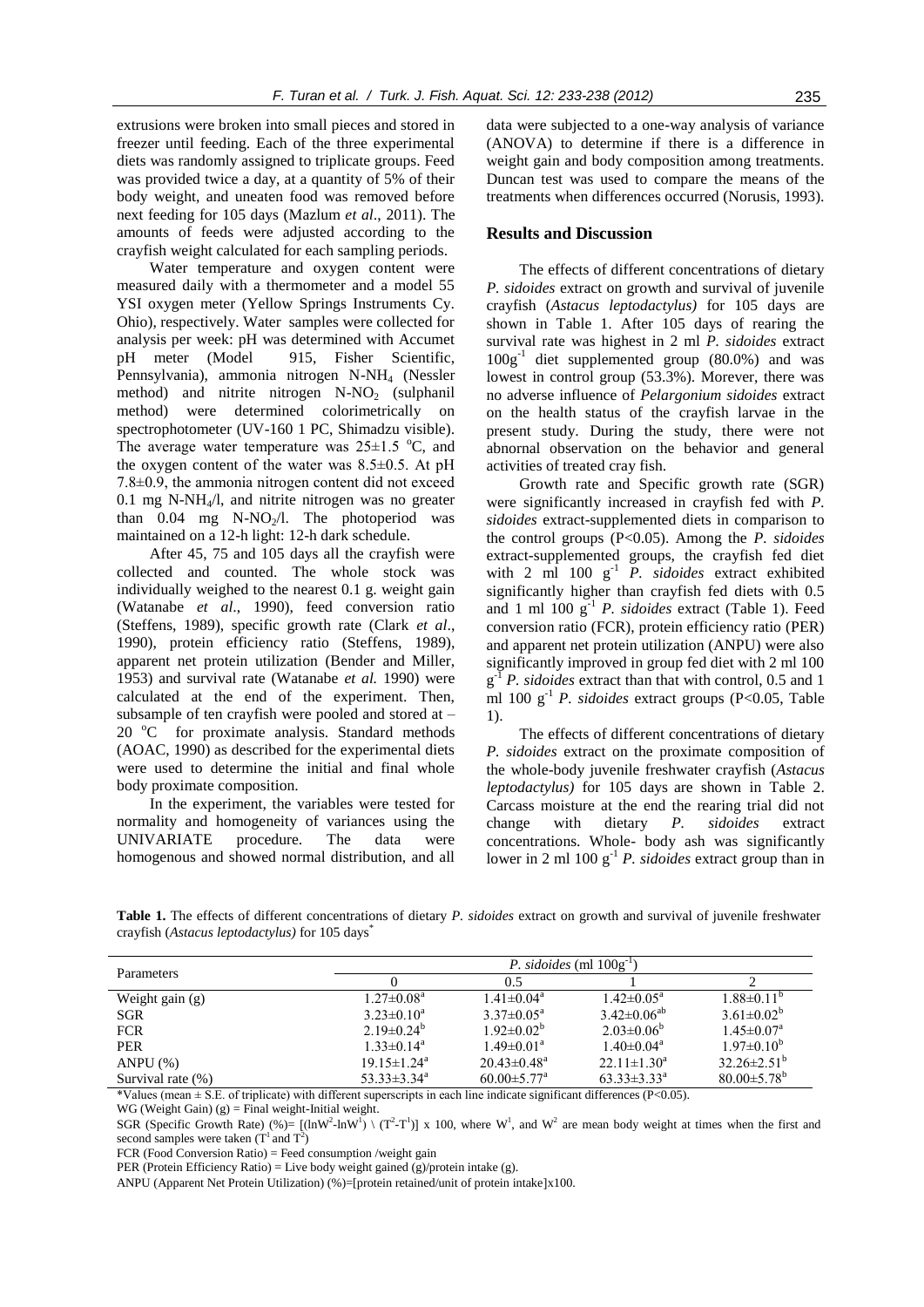| <b>Parameters</b> |                 | <i>P. sidoides</i> extract (ml $100g^{-1}$ ) |                               |                                |                               |
|-------------------|-----------------|----------------------------------------------|-------------------------------|--------------------------------|-------------------------------|
| $(\% )$           | Initial         |                                              | 0.5                           |                                |                               |
| Moisture          | $76.60\pm0.57$  | $76.68 \pm 0.38$ <sup>a</sup>                | $77.43\pm 0.46^{\rm a}$       | $77.01 \pm 0.41$ <sup>a</sup>  | $76.80 \pm 0.52$ <sup>a</sup> |
| Crude protein     | $14.66\pm0.84$  | $14.30\pm0.64^{\text{a}}$                    | $14.93 \pm 0.27$ <sup>a</sup> | $15.78 \pm 0.71$ <sup>ab</sup> | $16.51\pm0.39^{b}$            |
| Crude lipid       | $1.76 \pm 0.03$ | $1.71 \pm 0.04$ <sup>d</sup>                 | $1.51 \pm 0.02$ <sup>c</sup>  | $1.33 \pm 0.03^b$              | $1.13 \pm 0.03^a$             |
| Ash               | $6.87\pm0.05$   | $6.78\pm0.13^{b}$                            | 6.15 $\pm$ 0.16 <sup>ab</sup> | 6.57 $\pm$ 0.31 <sup>b</sup>   | 5.45 $\pm$ 0.25 <sup>a</sup>  |

**Table 2.** Proximate composition of the whole-body juvenile freshwater crayfish (*Astacus leptodactylus)* fed on diets containing different concentrations of dietary *P. sidoides* extract for 105 days<sup>\*</sup>

\*Values (mean ± S.E. of triplicate) with different superscripts in each line indicate significant differences (P<0.05).

Body composition data presented on a wet basis.

other dietary groups (Table 2). The protein contents of the whole body  $(16.51 \%)$  of the 2 ml 100 g<sup>-1</sup> *P*. *sidoides* extract-supplemented group was significantly higher than protein contents of the control and other dietary groups  $(P<0.05)$ . The lipid contents in the crayfish were dramatically decreased with increasing rate of *P. sidoides* extract-supplementation, and the control group had content (1.71%) (Table 2).

This was the first attempt to investigate potential of *Pelargonium sidoides* extract as a feed additive in crayfish culture. *Pelargonium sidoides* extract have been reported to increase antimicrobial activity and immunmodulatory effect in some terrestrial vertebrate animals (Koch and Biber, 2007; Bademkiran *et al*., 2009). However, no detailed information was found on the effects of *Pelargonium sidoides* extract on crayfish survival and growth. Only a study (Gezer, 2009) has reported that *Pelargonium sidoides* extract based diet improves growth and survival in common carp. Therefore, the therapeutic use of *P. sidoides* extract prompted our studies on the usage of *P. sidoides* extract as dietary additives in crayfish culture. The present investigation revealed that *Pelargonium sidoides* extract -based diet improve growth and increase the level of protein in freshwater crayfish.

Also, there was no adverse influence of diet with *P. sidoides* extract on survival, and feed intake of crayfish in the present study and, FCRs were significantly improved in experimental treatments. This finding indicated that the *P. sidoides* extract (2 ml 100  $g^{-1}$ ) is a positive dietary additive to induce effective technical and economical propagations for cultured crayfish. Similarly, in abalone *Haliotis discus hannai* (Lee *et al*., 2001), olive flounder *Paralichthys olivaceus* (Jung *et al*., 2002), shrimp *Penaes indicus* (Immanuel *et al*., 2004)*,* African catfish *Clarias gariepinus* (Turan and Akyurt, 2005), tilapia *Oreochromis aureus* (Turan, 2006), and common carp *Cyprinus carpio* (Turan *et al*., 2007) herbs in diets promoted growth and feed efficiency. Kim *et al*. (1998), suggested that unknown factors in various medicinal herbs led to favorable results in fish and shrimp trials. Sivaram *et al*. (2004) have been reported that medicinal herbs promote lipid metabolism, protein accumulation and growth performance. *P. sidoides* is rich in photochemical, vitamins, minerals and amino acids that enhance the

body's functioning and protects it against diseases (Kolodziej *et al*., 2003), and the presence of these phytochemical in the *P. sidoides* extract may stimulate growth in crayfish. From a proximate composition point of view, *P. sidoides* increased the level of protein in crayfish. Interestingly, we found that the survival of crayfish can be improved by *P. sidoides* extract-supplementation. Therefore, we expect that this result will stimulate a series of studies on the utilization of *P. sidoides* in diets for crayfish*.* Also *Pelargonium sidoides* extract is sold in local pharmacies in Turkey for about 3 US \$ per bottle (50 ml) for human medication. If it is supplied in bulk, it is expected that it would cost less.

In conclusion, the present findings suggested that disease and stress resistance.

#### **References**

- Association of Official Analytical Chemists. 1990. Official Methods of Analysis.  $15<sup>th</sup>$  edn. AOAC, Arlington, Virginia, USA.
- [Bademkiran,](http://scialert.net/asci/author.php?author=S.%20Bademkiran&last=) S., [Kurt ,](http://scialert.net/asci/author.php?author=D.%20Kurt&last=) D., [Yokus, B. a](http://scialert.net/asci/author.php?author=B.%20Yokus&last=)nd [Celik,](http://scialert.net/asci/author.php?author=R.%20Celik&last=) R. 2009 Comparison of Pelargonium sidoides, Placebo and Antibiotic Treatment of Chronic Endometritis in Dairy Cows: A Field Trial Journal of Animal and Veterinary Advances, 8 (6): 1242-1247.
- Bender, A.E. and Miller, D.S. 1953. A new brief method of estimating protein value. Journal of Biochemistry, 53: 7-9.
- Bolat, Y. 2001. An estimation in the population density of freshwater crayfish (*Astacus leptodactylus salinus*  Nordman, 1842) living in Hoyran Area of Eğirdir Lake, Isparta, Turkey. PhD thesis, Isparta: University of Süleyman Demirel, Turkey, 116 pp.
- Carral, J.M., Sáez-Royuela, M., Celada, J.D., Pérez, J.R., Melendre, P.M. and Aguılera, A. 2003. Advantages of Artificial Reproduction Techniques For White-Clawed Crayfish (*Austropotamobıus Pallıpes Lereboullet*). Bulletin Francais de Pêche et de Pisciculture, 370-371: 181-184. doi:10.1051/kmae:2003013
- Clark, A.E., Watanabe, W.O., Olla, B.L. and Wicklund, R.I. 1990. Growth, feed conversion and protein utilization of Florida red tilapia feed isocaloric diets with different protein levels in seawater pools. Aquaculture, 88: 75-85.
	- doi:10.1016/0044-8486(90)90321-D
- Gezer, A. 2009. The effects of dietary Sardinia root extract (*Pelargonium sidoides*) on growth, whole-body composition and blood characteristics of the common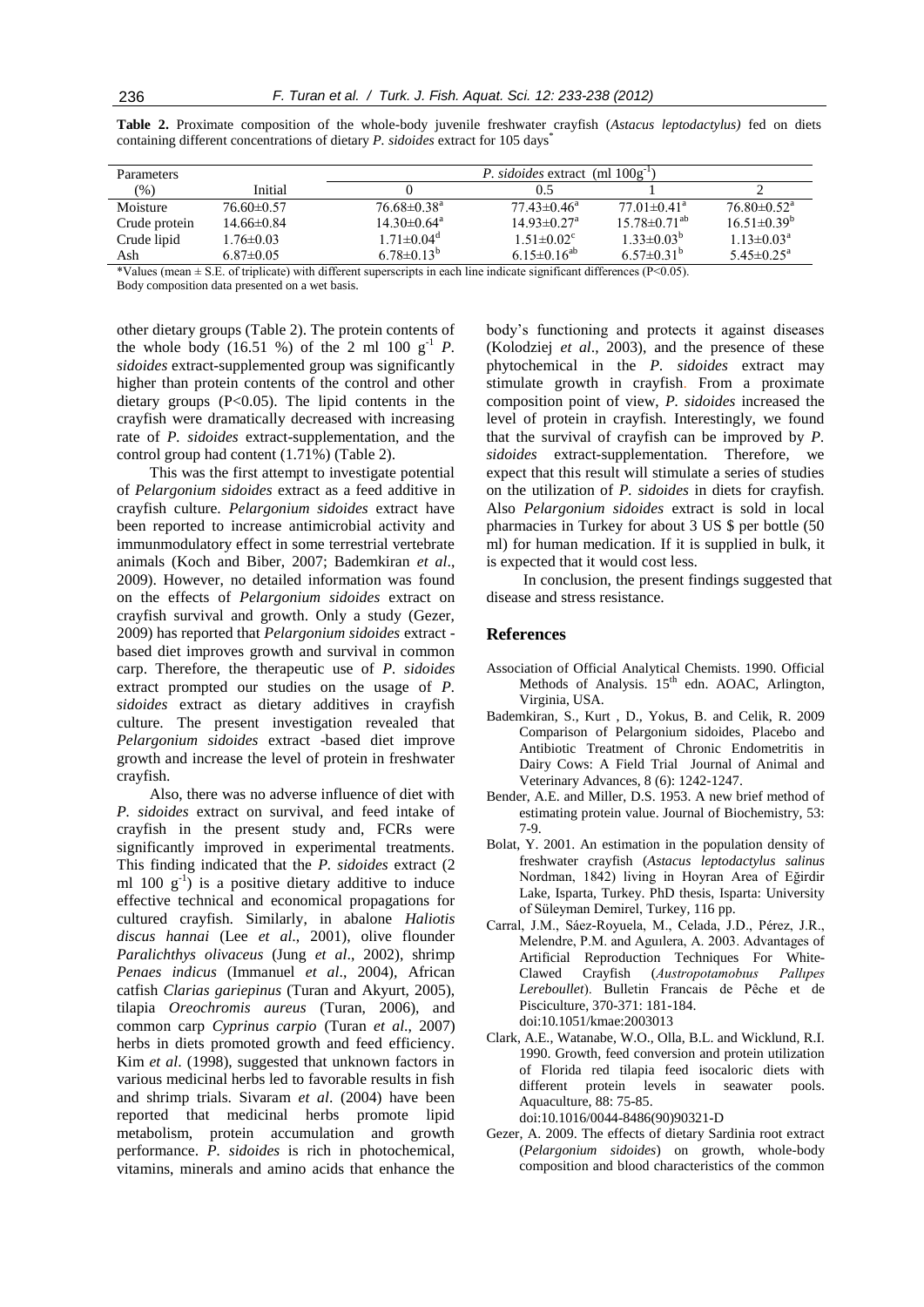carp (*Cyprinus carpio* L. 1758). Master Thesis, Institue of Naturel Sciences, Mustafa Kemal University, Hatay-Turkey.

- Haidvogl, M., Schuster, R. and Heger, M. 1996. Acute Bronchitisim Kintesalter-Multizenter-Studie zur Wirksamkeit und Vertraglichkeit des Phytotherapeutikums Umckaloabo Z. Phytotherapy, 17: 300-313.
- Harada, H. 1991. Attraction activities of herbal crude drugs for abalone, oriental weatherfish, and yellowtail. Nippon Suisan Gakkaishi, 57: 2083–2088. doi:10.2331/suisan.57.2083
- Harlioğlu, M.M. and Holdich, D.M. 2001. Meat yields in the introduced crayfish, *Pacifastacus leniusculus* and *Astacus leptodactylu*s, from British waters. Aquaculture Research, 32:411-417. doi:10.1046/j.1365-2109.2001.00577.x
- Harlioglu, M.M., 2004. The present situation of freshwater crayfish, *Astacus leptodactylus* (Eschscholtz, 1823) in Turkey. Aquaculture, 230: 181-187. doi:10.1016/S0044-8486(03)00429-0
- Harlioglu, M.M., 2009. A comparison of the growth and survival of two freshwater crayfish species, *Astacus leptodactylus* Eschscholtz and *Pacifastacus leniusculus* (Dana) under different temperature and density regimes. Aquaculture International, 17: 31-43. doi:10.1007/s10499-008-9177-7
- Holdich, D.M. 1993. A global review of astaciculture freshwater crayfish farming. Aquatic Living Resources, 6: 307– 317. doi:10.1051/alr:1993032
- Immanuel, G, Vicncybai, V.C., Sivaram, V., Palavesam, A. and Marian, M.P. 2004. Effect of butanolic extracts from terrestrial herbs and seaweed on the survival, growth and pathogen (*Vibrio parahaemolyticus*) load on shrimp *Penaes indicus* juveniles. Aquaculture, 236: 53–65. doi:10.1016/j.aquaculture.2003.11.033
- Ji, S.C., Takaoka, O., Jeong, G.S., Lee, S.W., Ishimaru, K., Seoka, M. and Takii, K. 2007. Dietary medicinal herbs improve growth and some non-specific immunity of red sea bream *Pagrus major*. Fisheries Science, 73: 63–69.
	- doi:10.1111/j.1444-2906.2007.01302.x
- Jung, S.H., Lee, J.S., Han, H.K., Jun, C.Y. and Lee, H.Y. 2002. Effects of medicinal herbs extract on nonspecific immune responses, hematology and disease resistance on olive flounder, *Paralichthys olivaceus*  by oral administration. Journal of Fish Pathology, 15: 25–35.
- Kayser, O. and Kolodziej, H. 1998. Antibacterial activity of extracts and constituents of *Pelargonium sidoides* and *Pelargonium reniforme*. Planta Med*ica* 63**,**508-510. doi:10.1055/s-2006-957752
- Kim, D.S., Noh, C.H., Jung, S.W. and Jo, J.Y. 1998. Effect of Obosan supplemented diet on growth, feed conversion ratio and body composition of Nile tilapia, *Oreochromis niloticus*. Aquaculture, 11:83-90.
- Kim, J.H., Lee, S.M., Baek, J.M., Cho, J.K., and Kim, D.S. 2003. Effect of dietary lipid level and herb mixture on growth of parrot fish, *Oplegnathus fasciatus*. Journal of Korean Fisheries Society, 36**:**113–119. doi:10.5657/kfas.2003.36.2.113
- Koch, E. and Biber, A. 2007. Treatment of rats with the *Pelargonium sidoides* extract EPs® 7630 has no effect on blood coagulation parameters or on the pharmacokinetics o warfarin. Phytomedicine, 14: 40- 45. doi:10.1016/j.phymed.2006.11.026
- Kolodziej, H., Kayser, O., Radtke, O., Kiderlen, A. and

Koch, E. 2003. Pharmacological profile of extracts of *Pelargonium sidoides* and their constituents. Phytomedicine, 10(4): 18-24. doi:10.1078/1433-187X-00307

- Kwon, M.G., Kim, Y.C., Shon, Y.C. and Park, S.I. 1999. The dietary supplementing effects of kugija, *Lycium chinese*, on immune responses of nile tilapia, *Oreochromis niloticus* to *Edwardsiella tarda*. Journal of Fish Pathology, 1: 73–81.
- Lee. S.M., Park. C.S. and Kim, D.S. 2001. Effects of dietary herbs on growth and body composition of juvenile abalone, *Haliotis discus hannai*. Journal of Korean Fisheries Society, 34: 570–575.
- Lee, W.Y., Lee, S.D., Son, S.I., Chang, H.S., Kim, Y.H., Oh, T.H., Eom, K.D., Chang, K.H., Park, S.C., Yamamoto, O., Maeda, Y. and Lee, K.W. 2003. The effects of *Artemia capillaries* crude juice extract on CCl4 induced liver damage in dogs. Journal of Veterinary Clinics, 20: 389–395.
- Lee, K.J., Dabrowski, K., Rinchard, J., Gomez, C., Leszek, G. and Vilchez, C. 2004. Supplementation of Maca (*Lepidium meyenii*) Tuber Meal in Diets Improves Growth Rate and Survival of Rainbow Trout *Oncorhynchus mykiss* (Walbaum) Alevins and Juveniles. Aquaculture Research, 35: 215-223. doi:10.1111/j.1365-2109.2004.01022.x
- Mazlum, Y. 2007. Stocking density affects the growth, survival, and cheliped injuries of third instars of narrow-clawed crayfish, *Astacus leptodactylus*  Eschscholtz, 1823 juveniles. Crustaceana, 80(7): 803- 815. doi:10.1163/156854007781363114
- Mazlum, Y., Güner, Ö. and Sirin S. 2011. Effects of Feeding Interval on Growth, Survival and Body Composition of Narrow-Clawed Crayfish, *Astacus leptodactylus* Eschscholtz, 1823 Juveniles. Turkish Journal of Fisheries and Aquatic Sciences, 11: 283- 289. doi:10.4194/trjfas.2011.0213
- Norusis, M.J. 1993. SPSS for Windows Advanced statistics release 6.0. SPSS Inc., USA, 578 pp.
- Park, R.J., Kim, N.J., Lee, K.T. and Seo, S.H. 2001. Comparative studies on concentration of decursinol in plasma after oral administration of *Angelicae gigantis radix* extract and combined use of decursin and *Cnidii rhizome* extract or *Bupleuri radix* extract in rats. Korean Journal of Pharmacology, 32: 72–78.
- Sivaram, V., Babua, M.M., Immanuela, G., Murugadassa, S., Citarasub, T. and Mariana, M.P. 2004. Growth and immune response of juvenile greasy groupers (*Epinephelus tauvina*) fed with herbal antibacterial active principle supplemented diets against *Vibrio harveyi* infections. Aquaculture, 237: 9-20.
- Skurdal, J. and Taugbol, T. 2002. Astacus. In: Holdich DM (Ed.), Biology of freshwater crayfish. Blackwell Science, Oxford: 467–510.
- Skurdal, J. and Taugbol, T. 2001. Crayfish of commercial importance-Astacus. In: D.M. Holdich (Ed.), Biology of Freshwater Crayfish. Blackwell Science, Oxford: 467–510.
- Smietana, P., Krzywosz, T. and Struzynski, W. 2004. Review of the National Restocking Program "Active Protection of Native Crayfish in Poland" 1999-2001. Francais de Pêche et de Pisciculture, 372-373(1-2): 289-299.
- Souty-Grosset, C., Holdich, D.M., Noel P.Y., Reynolds, J.D. and Haffner, P. 2006. Atlas of Crayfish in Europe. Museum national d'Histoire naturelle, Paris (Patrimonies naturels, 64), 187 pp.